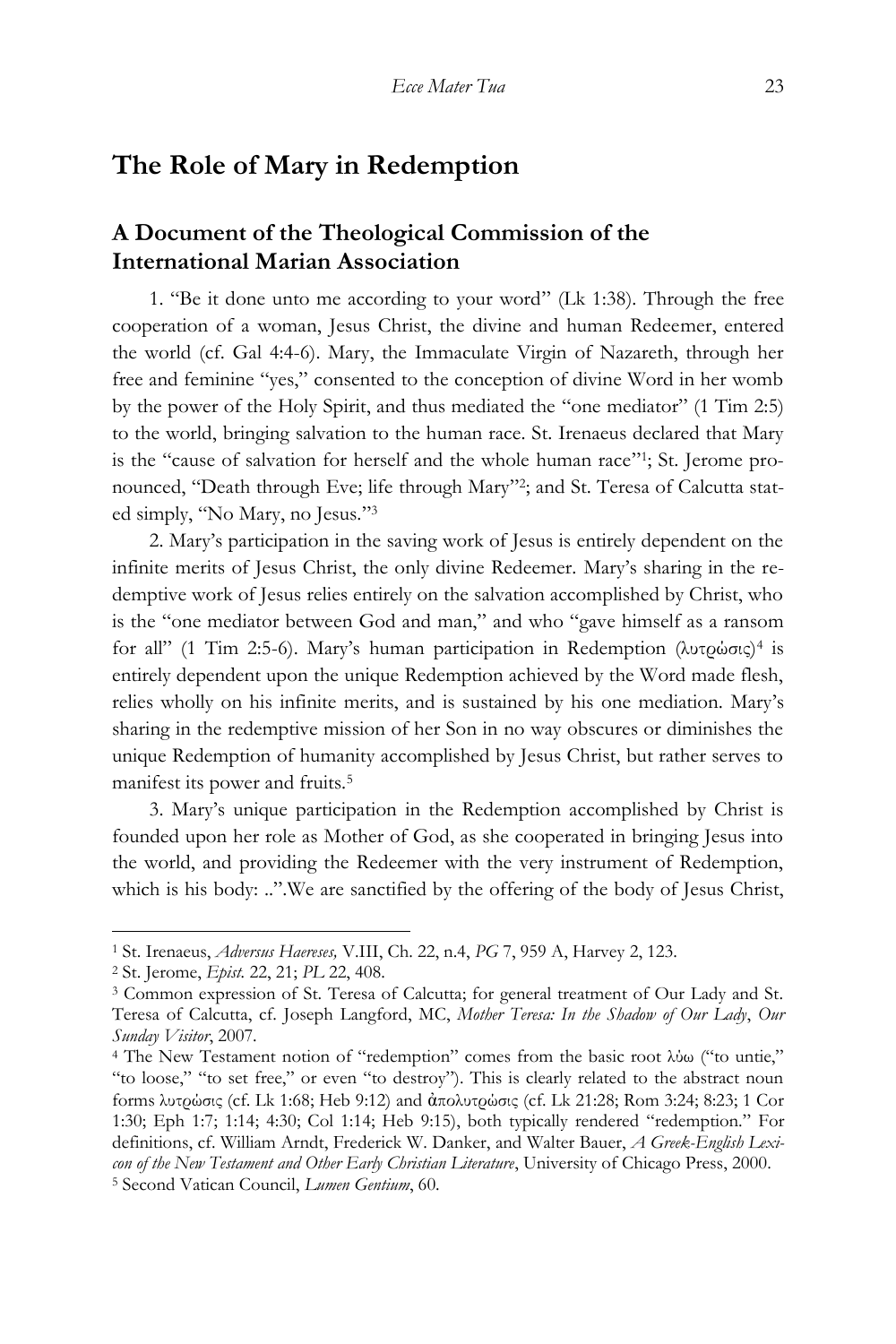once for all" (cf. Heb 10:10). Mary is the "woman" prophesied as the mother of the "seed" of victory (cf. Gen 3:15) who was blessed by the Father with a divinely granted "enmity" between herself and the serpent. Mary, the "full of grace" (Lk 1:28) was providentially prepared by the Father through her Immaculate Conception to participate with the Son in the crushing of the head of Satan and redeeming humanity from sin, and to pass on to her divine Son an immaculate human nature like her own in order to accomplish the mission of Redemption.<sup>6</sup> Mary's Immaculate Conception, along with her Divine Motherhood, makes appropriate her unique cooperation in the redemptive work of Christ.

4. The unique human cooperation of Mary with Jesus in the work of Redemption which began at the Annunciation, was explicitly confirmed at the Presentation in the words of Simeon, "and a sword shall pierce through your own heart, too" (Lk 2:35). Mary's saving role with Jesus continued uninterruptedly until the historic summit of Redemption on Calvary (cf. Jn 19:25-27). As the Second Vatican Council teaches:

> Thus the Blessed Virgin advanced in her pilgrimage of faith, and faithfully persevered in union with her son unto the cross, where she stood, in keeping with the divine plan, enduring with her only begotten Son the intensity of his suffering, associated herself with his sacrifice in her mother's heart, and lovingly consenting to the immolation of this victim which was born of her. Finally, she was given by the same Christ Jesus dying on the cross as a mother to his disciple, with these words: "woman, behold your son" (Jn 19:26-27).<sup>7</sup>

And again:

 $\overline{a}$ 

She conceived, brought forth, and nourished Christ, she presented him to the Father in the temple, shared her Son's sufferings as he died on the cross. Thus, in a wholly singular way she cooperated by her obedience, faith, hope, and burning charity in

<sup>6</sup> Cf. Bl. Pius IX, *Ineffabilis Deus*, Dec. 8, 1854. Along with the solemn definition, the document also offers the following papal commentary on Genesis 3:15: "That his most Blessed Mother, the Virgin Mary, was prophetically indicated; and, at the same time, the very enmity of both against the evil one was significantly expressed. Hence, just as Christ, the Mediator between God and man, assumed human nature, blotted the handwriting of the decree that stood against us, and fastened it triumphantly to the cross, so the most holy Virgin, united with him by a most intimate and indissoluble bond, was, with him and through him, eternally at enmity with the evil serpent, and most completely triumphed over him, and thus crushed his head with her immaculate foot."

<sup>7</sup> Second Vatican Council, *Lumen Gentium*, 58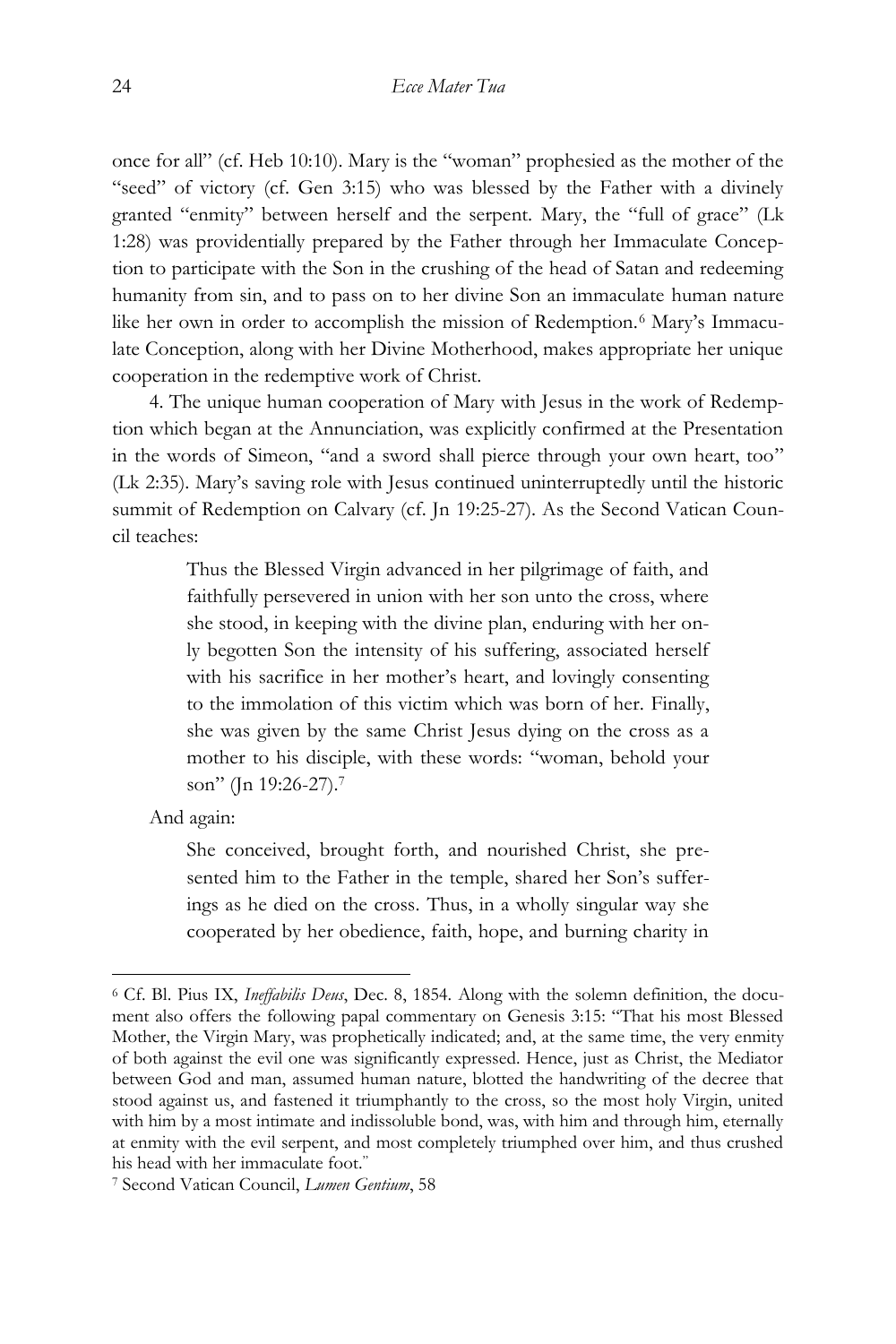the work of the Savior in restoring supernatural life to souls. For this reason, she is a mother to us in the order of grace.<sup>8</sup>

5. Within the rich Tradition of the Church the patristic concept of Mary as the "New Eve"<sup>9</sup> who uniquely worked with Jesus, the "New Adam,"<sup>10</sup> to restore the life of grace to the human family contains within itself the doctrine of Mary's unique participation with Jesus in the Redemption.<sup>11</sup> The early Fathers of the Church taught that God willed to restore grace to the human race by using the same three elements used by the Adversary for its loss: a man, a woman, and a tree,<sup>12</sup> and that Mary was the obedient Virgin who actively participated with Jesus as the "cause of salvation for herself and the whole human race." <sup>13</sup> We can see, therefore, how the role of Mary as the New Eve was not arbitrary, but central alongside Christ, the New Adam, in the plan of God for the redemption and consequent restoration of grace to the human race. It is evident that God wanted a woman, in her free feminine and maternal dignity, to play a central role in the redeeming work of Jesus.<sup>14</sup>

The doctrine of Mary's role in the Redemption, sometimes referred to as "Marian Coredemption," which was initially focused upon the redemptive Incarnation, gradually extended to Mary's co-suffering at Calvary by the end of the first millennium, as exemplified in the writings of the Byzantine monk, John the Geometer.<sup>15</sup> At the same time, the legitimate term "redemptrix" <sup>16</sup> first appeared in reference to Mary's subordinate participation in the salvation wrought by Christ (in ways analogous to the earlier historical appearance of the term "Mediatrix" as applied to Mary in reference to her role with Jesus, the one Mediator<sup>17</sup>). In the twelfth centu-

<sup>8</sup> Second Vatican Council, *Lumen Gentium*, 61.

<sup>9</sup> Cf. St. Justin, *Dialogue with Trypho, Ch*. 100, *PG* 6, 709-712;. St. Irenaeus, *Adversus Haereses,* III, Ch. 22, n.4, *PG* 7, 959 A, Harvey 2, 123.; St. Jerome, *Epist.* 22, 21; *PL* 22, 408.

<sup>10</sup> Cf. 1 Cor 15:45; Rom 5:12-18.

<sup>11</sup> Cf. Second Vatican Council, *Lumen Gentium*, 56; for doctrine of Coredemption, cf*. Lumen Gentium*, nn. 58, 61.

<sup>12</sup> Cf. for example, St. Justin, *Dialogue with Trypho*, Ch. 100; PG 6, 709-712; St. Irenaeus, *Adversus Haereses*, III, Ch. 22, n. 4, PG 7, 959 A, Harvey 2, 123.

<sup>13</sup> St. Irenaeus, *Adversus Haereses*, III, Ch. 22, n. 4, PG 7, 959 A, Harvey 2, 123.

<sup>14</sup> Cf. Pope St. John Paul II, *Mulieris Dignitatem*, 3: "A woman is to be found at the center of this salvific event."

<sup>15</sup> John the Geometer, *Life of Mary*, Bol. 196, 123; cf. Pope St. John Paul II, *Wednesday Audience*, October 25, 1995, *Inseg*. XVIII/2 (1995) 934-936.

<sup>16</sup> *Litanies des saintes*, Cathedral of Salisbury, Parchment 173; cf. Laurentin, *Le Titre de Corédemptrice*, 11-12.

<sup>17</sup> Cf. Theoteknos, Homily on the Assumption, n. 9, in A. Wenger*, L'Assomption de la Très Sainte Vierge dans la Tradition Byzantine du VI au X siécle*, Paris 1955, 289, 291; St. Germanus of Constantinople, *Homily 2 on the Dormition, PG* 98, 357.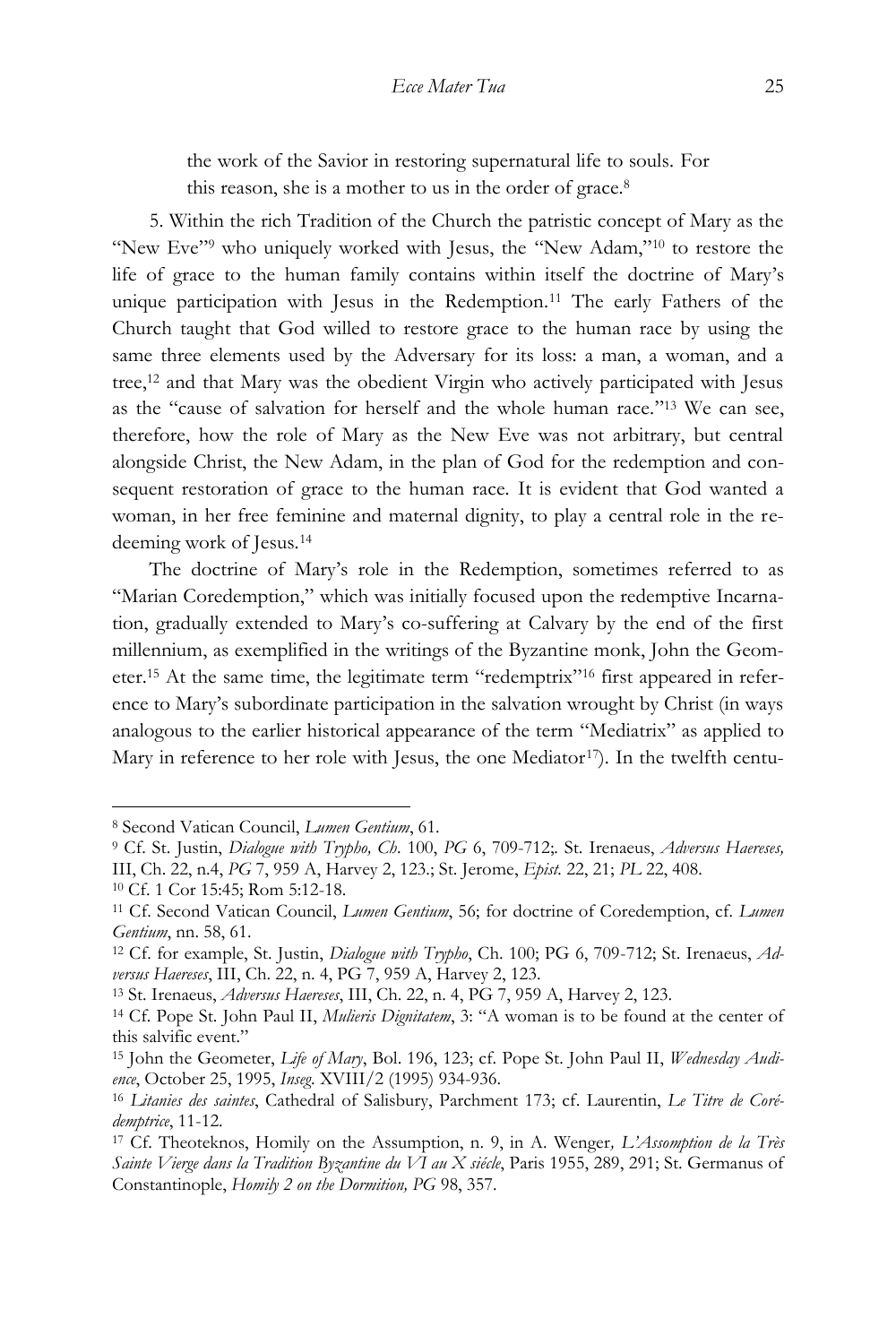ry, Mary's "compassion" (*cum passio,* or *"*suffering with") was taught by St. Bernard of Clairvaux,<sup>18</sup> and his disciple, Arnold of Chartres referred to the Mother of Jesus being "co-crucified," and that she spiritually "co-dies" with Jesus at Calvary.<sup>19</sup> By the 15th century, the term "Co-redemptrix," <sup>20</sup> was used in the Tradition, with the "co" <sup>21</sup> prefix providing a greater accent on the subordination of Mary to Jesus in Redemption. In the 16<sup>th</sup> century, one of the Council of Trent's foremost theologians, Jesuit Alphonsus Salmerón, repeatedly used and defended the Co-redemptrix title.<sup>22</sup> From the 16<sup>th</sup> to the 18<sup>th</sup> century, the Co-redemptrix term would gradually become more frequently used than "Redemptrix" in denoting the unique sharing of the Mother in the redemptive mission of the Son.<sup>23</sup>

The prefix "co-" is derived with the Latin "*cum*" which indicates in its first etymological meaning "with" and not "equal." The Latin, "*redimere*," literally means to "buy back," and the "*trix*" suffix refers to the feminine. In unified form, the Coredemptrix term denotes the subordinate participation of Mary the "New Eve" in the buying back of the human race from sin through the incarnation, passion, death, and resurrection of Jesus Christ, the "New Adam." 24

6. Beginning with the 19th century papal Magisterium, we have a consistent papal teaching on Mary's unique participation in the Redemption as an official Church doctrine, which will extend successively to the 21<sup>st</sup> century papal Magisterium.<sup>25</sup> Of special mention during this period is the explicit use of the Co-redemptrix title by the Holy Office (now Congregation for the Doctrine of Faith) and Congre-

<sup>18</sup> St. Bernard of Clairvaux, *Serm. 3 in Purificatione Beatae Mariae*., 2; PL 183, 370; cf. Pope St. John Paul II, *Wednesday Audience*, October 25, 1995, Inseg. XVIII/2 (1995) 934-936.

<sup>19</sup> Arnold of Chartres, *De septem verbis Domini in cruce*, 3; PL 189, 1694; PL 189, 1726-1727; PL 189, 1693 B; cf. Pope St. John Paul II, *Wednesday Audience*, October 25, 1995, Inseg. XVIII/2 (1995) 934-936.

<sup>20</sup> *Orat. Ms S. Petri Slaisburgens, saec. XV; Codex Petrin, a, III, 20; Orat. Ms S. Petri. Saec. XIV, XV; Codex Petrin. , 1, 20*, quoted in M. Dreves, *Analecta hymnica medii aevi, Leipzig, Reisland*, t. 46, 1905, 126, n. 79.

<sup>21</sup> The prefix "co" is etymologically rooted in the Latin word "cum" which is translated "with." Only secondary connotations of "cum" convey a concept of equality.

<sup>22</sup> Alphonsus Salmerón, *Commentarii in Evangel*., Tr. 5, Opera, Cologne, ed. Hierat, 1604, t. III, 37b-38a; Commentarii, vol. 10, tr. 41, 359b. vol. 10, tr. 41, 359b; vol. 11, tr. 38, 312a; vol. 3; tr. 43, 495a.

<sup>23</sup> Cf. R. Laurentin, *Le Titre de Corédemptrice*, 19.

<sup>24</sup> Cf. St. Bonaventure, *de Donis Spiritus Sancti*, 6:14; col 6:17; *Opera Omnia*, vol 5, 486.

<sup>25</sup> Cf. J.B. Carol, *De corredemptione Beatae Virginis Mariae*, Rome, 1950; G. Roschini, *Maria Santissima Nella Storia Della Salvezza*, Vol. II, Isola Del Liri, Pisani, 144-155. For a survey of papal texts from Leo XIII to John Paul II, cf. A. Calkins, "The Mystery of Mary Co-redemptrix in the Papal Magisterium," *Mary Co-redemptrix: Doctrinal Issues Today*, Queenship, 2002, 25-92; M. Perillo, F.I. and M. Somerton, F.I., "The Marian Coredemption Through Two Millenia," *Mary at the Foot of the Cross*, Ratcliffe College, England, 2002, Academy of the Immaculate, 79- 112.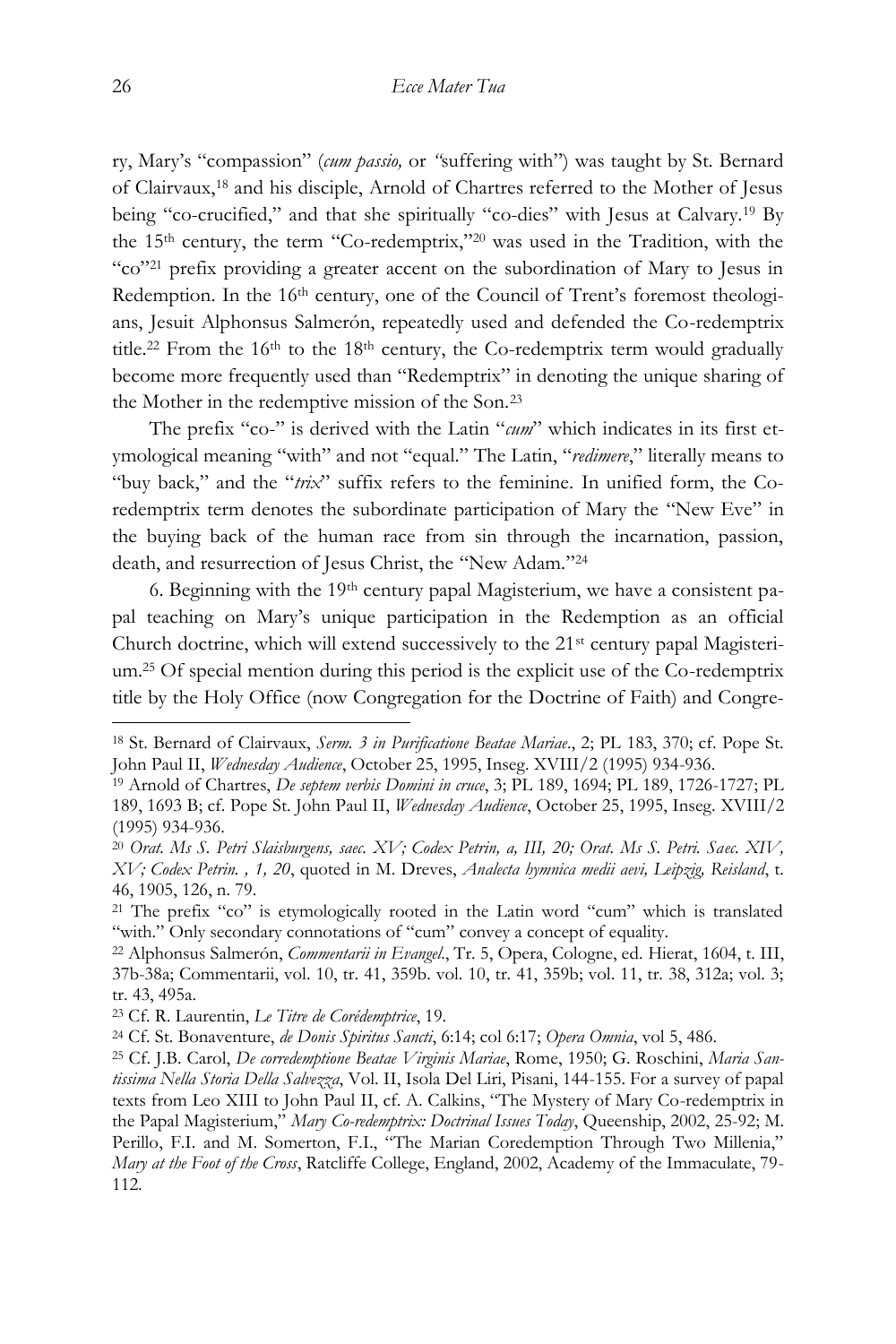gation of Rites (now Congregation for Divine Worship and the Discipline of the Sacraments), as well as its approval under the pontificate of Pope St. Pius  $X<sub>1</sub><sup>26</sup>$  the papal teaching of Benedict XV: "that we rightly say that she [Mary] redeemed the human race together with Christ;"<sup>27</sup> the first three papal usages of the Coredemptrix title by Pope Pius XI;<sup>28</sup> and the explicit defense of the Co-redemptrix title by Pius XI:

> By necessity, the Redeemer could not but associate [non poteva, per necessità di cose, non associare] his Mother in his work. For this reason we invoke her under the title of Coredemptrix. She gave us the Savior, she accompanied him in the work of Redemption as far as the Cross itself, sharing with Him the sorrows and the agony and in the death in which Jesus consummated the Redemption of mankind.<sup>29</sup>

7. The Second Vatican Council explicitly teaches the doctrine of Mary's participation in the Redemption, from her consent at the Annunciation (cf. Lk 1:38) to her ongoing cooperation and co-suffering with Jesus throughout his saving mission (cf. Lk 2:35), which culminated at Calvary (cf. Jn 19:25-27), as has been cited from *Lumen Gentium,* nn 58 and 61. It is further significant that the first schema of the document on Mary as prepared by theologians of the Holy Office contained a strong historical, theological, and magisterial defense of the Co-redemptrix title within its notation.<sup>30</sup> Declared "Mother of the Church"<sup>31</sup> by Pope Bl. Paul VI,

<sup>26</sup> Congregation of Rites, May 13, 1908, *ASS* 1, 1908, 409; in which the Congregation itself uses the Co-redemptrix title in granting the feast of the Seven Sorrows of Mary to be raised to the rank of double rite; as does the Holy Office, Congregation of the Holy Office,; AAS 5, 1913, 364; Congregation of the Holy Office, January 22, 1914, AAS 6, 1914, 108.

<sup>27</sup> Pope Benedict XV, *Inter Sodalicia*, AAS 10, 181-182.

<sup>28</sup> Cf. Pius XI, *Allocution to Pilgrims from Vicenza, Italy*, November 30, 1933, *L'Osservatore Romano*, Dec. 1, 1933, 1; Pius XI, *Allocution to Spanish Pilgrims, L'Osservatore Romano*, March 25, 1934, 1; Pius XI, *Radio Message for the Closing of the Holy Year at Lourdes, L'Osservatore Romano,* April 29-30, 1935, 1.

<sup>29</sup> Pius XI, *Allocution to Pilgrims from Vicenza, Italy*, November 30, 1933, *L'Osservatore Romano*, Dec. 1, 1933, 1.

<sup>30</sup> "*De Maria Virgine Matre Dei et Matre Hominum*," Section 3, note 16, *Acta Synodalia Oecumenici Vaticani Secundi, Typis Polgottis Vaticanis*, 1971, vol. 1, pt. 4. The decision to exclude the Coredemptrix title from the final version of the Marian document to be eventually found in *Lumen Gentium* Chapter 8 did not come from the Council Fathers themselves, but from a theological sub-committee who would state in a "*Praenotanda*" explanatory pre-note, that while certain terms used by Roman Pontiffs such as "Co-redemptrix of the human race" were "absolutely true in themselves," they "may be understood with difficulty by separated brethren (in this case, Protestants)" and were, for that reason, "omitted" from the schema. Cf. *Acta Synodalia Sacrosancti Concilii Oecumenici Vaticani II, Volumen I, Periodus Prima, Pars IV, Praenotanda,* Vatican City, 1971, 99; cf. *Besutti, Lo Schema Mariano*, 41.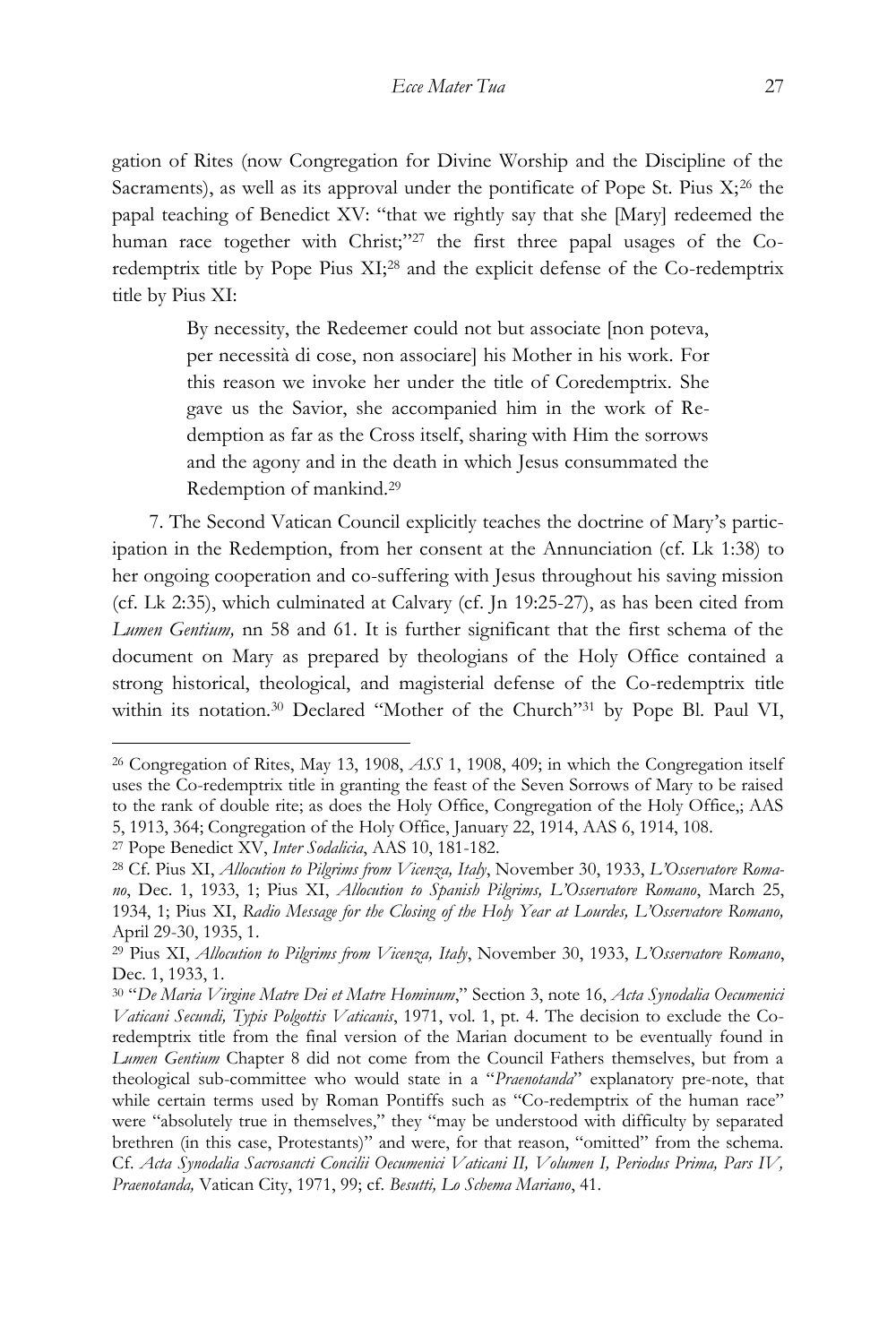Mary "cooperated in initiating God's kingdom" <sup>32</sup> and thus manifested her motherly Coredemption for the Church.

8. Following the Council, Pope St. John Paul II invoked Mary as the "Coredemptrix" on at least seven occasions<sup>33</sup> during his pontificate, and provided a vast quantity of teachings on the doctrine of Mary's participation in the Redemption, as manifested in his encyclicals, apostolic letters, exhortations, homilies, and audiences.<sup>34</sup> One example of his use of the Co-redemptrix title, highlighted within the context of a rich theology of Marian Coredemption based on *Lumen Gentium*, n. 58, can be seen in this 1985 homily:

> Crucified spiritually with her crucified Son (cf. Gal 2:20), she contemplated with heroic love the death of her God, she "lovingly consented to the immolation of this victim born of her" (*Lumen Gentium*, 58)…. At Calvary with the sacrifice of her Son that led to the foundation of the Church …. Having suffered for the Church, Mary deserved to become the mother of all the dis-

<sup>31</sup> Declaration of Blessed Paul VI at Second Vatican Council, November 21, 1964 (*AAS*, 1964, 39).

<sup>32</sup> Pope St. John Paul II, "Blessed Virgin Is the Mother of the Church," *L'Osservatore Romano*, English ed., September 24, 1997, 11.

<sup>33</sup> Pope St. John Paul II, *Allocution to the Sick, September 8, 1982, Insegnamenti di Giovanni Paolo II*, Vol 3, 1982, 404; General Audience, December 10, 1982, *L'Osservatore Romano*, English ed., Dec. 18, 1982, 2; General Audience, Nov. 4, 1984, *L'Osservatore Romano*, English ed., Nov. 12, 1984, 1; *Homily at the Sanctuary of Our Lady of Alborada*, Guayaquil, Ecuador, Jan. 31, 1985, *L'Osservatore Romano,* English ed., March 11, 1985; World Youth Day Allocution, May 31, 1985, *L'Osservatore Romano*, English ed., April 9, 1985, 12; Allocution to the Volunteers for the Sick at Lourdes, March 24, 1990, *Insegnamenti*, XIII/1, 1990, 743:1; *Allocution on Sixth Centenary Canonization of St. Brigid of Sweden,* October 6, 1991, *L'Osservatore Romano*, English ed., October 14, 1991, 4. Decades before the numerous references to Co-redemptrix by Pope St. John Paul II, Fr. Laurentin strongly defended the legitimacy of the Co-redemptrix title in virtue of its previous usages and approvals by the papal magisterium: "Used or protected by two popes, even in the most humble exercise of their supreme magisterium, the term [Coredemptrix] henceforth requires our respect. It would be gravely presumptuous, at the very least, to attack its legitimacy," R. Laurentin, *Le Titre de Corédemptrice*, *Etude Historique* in *Marianum*, 13, 1951, 418. This is not to imply that this quote represents Laurentin's present position on the Co-redemptrix title.

<sup>34</sup> Cf. for example, A. Calkins, "Pope John Paul II's Teaching on Marian Coredemption*, Mary Co-redemptrix, Mediatrix, Advocate Theological Foundations II: Papal, Pneumatological, Ecumenical,* Queenship, 1997; and A. Calkins, "Pope John Paul II's Ordinary Magisterium in Marian Coredemption: Consistent Teaching and More Recent Perspectives," *Mary at the Foot of the Cross: Acts of the International Symposium on Marian Coredemption*, Ratcliffe College, England, 2002, Academy of the Immaculate, 1-37.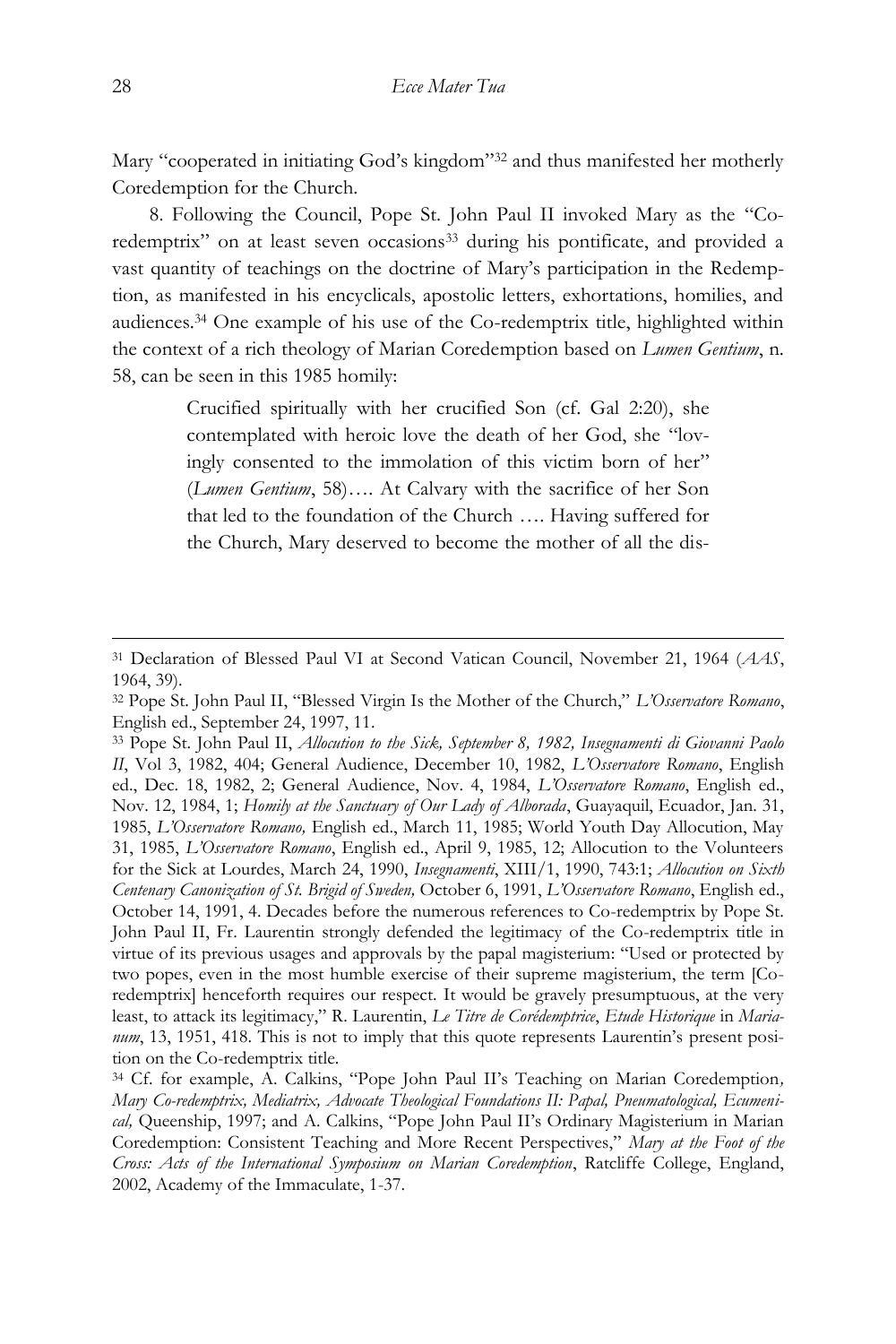ciples of her Son …. Mary's role as Co-redemptrix did not cease with the glorification of her Son.<sup>35</sup>

Also important within the Mariological teachings of Pope St. John Paul II is his magisterial confirmation of Mary's unique role with Jesus in the acquisition of the graces of Redemption.<sup>36</sup> The immaculate Mother alone, of all creatures, shared in the actual obtaining of the graces with Christ as the Co-redemptrix with the Redeemer, whereas all Christians are called to participate in the consequential release and distribution of the redemptive graces acquired at Calvary:<sup>37</sup>

> The collaboration of Christians in salvation takes place after the Calvary event, whose fruits they endeavor to spread by prayer and sacrifice. Mary, instead, cooperated in the event itself and in the role of mother; thus her cooperation embraces the whole of Christ's saving work. She alone was associated in this way with the redemptive sacrifice that merited the salvation of all mankind. In union with Christ and in submission to him, she collaborated in obtaining the graces of salvation for all humanity.<sup>38</sup>

What is evident in the papal teachings of Pope St. John Paul II, as is also consistently found in the historic and theological use of the Co-redemptrix title, is the *essential relationship between the title and the doctrine.* The Co-redemptrix title is a single term that denotes the doctrine of Mary's special participation in the Redemption accomplished by Christ. Even when the term is not used, the Christian truth of Mary's coredemptive role with Jesus remains as a doctrine consistently and officially taught by the Church's papal and conciliar Magisterium. When the title is used, as exemplified in the teachings of Pope St. John Paul II, it is utilized precisely to signify the unique though in every way subordinate participation of Mary in Jesus's redemptive act. Therefore, any use of the Co-redemptrix title to denote anything other than Mary's subordinate role with Jesus in Redemption is a misuse of the title itself and should be identified as such (as can happen with any other Mariological or even Christological title), and not as anything intrinsically inappropriate or ambiguous about the Co-redemptrix title itself.

<sup>35</sup> Pope St. John Paul II, *Homily at the Sanctuary of Our Lady of Alborada*, Guayaquil, Ecuador, Jan. 31, 1985, *L'Osservatore Romano,* English ed., March 11, 1985.

<sup>36</sup> Mary's unique participation with Christ in the acquisition or obtaining of the graces of Redemption has been referred to as her role in "Objective Redemption."

<sup>&</sup>lt;sup>37</sup> The release and distribution of redemptive graces has been, in the past, theologically denoted as "Subjective Redemption."

<sup>38</sup> Pope St. John Paul II, "Cooperator in the Redemption" Audience, April 7, 1997*, L'Osservatore Romano,* English edition, April 16, 1997, 7; cf. also *Salvific Doloris*, 1984, 25; Papal Audience, April 2, 1997 Papal Audience, October 25, 1995.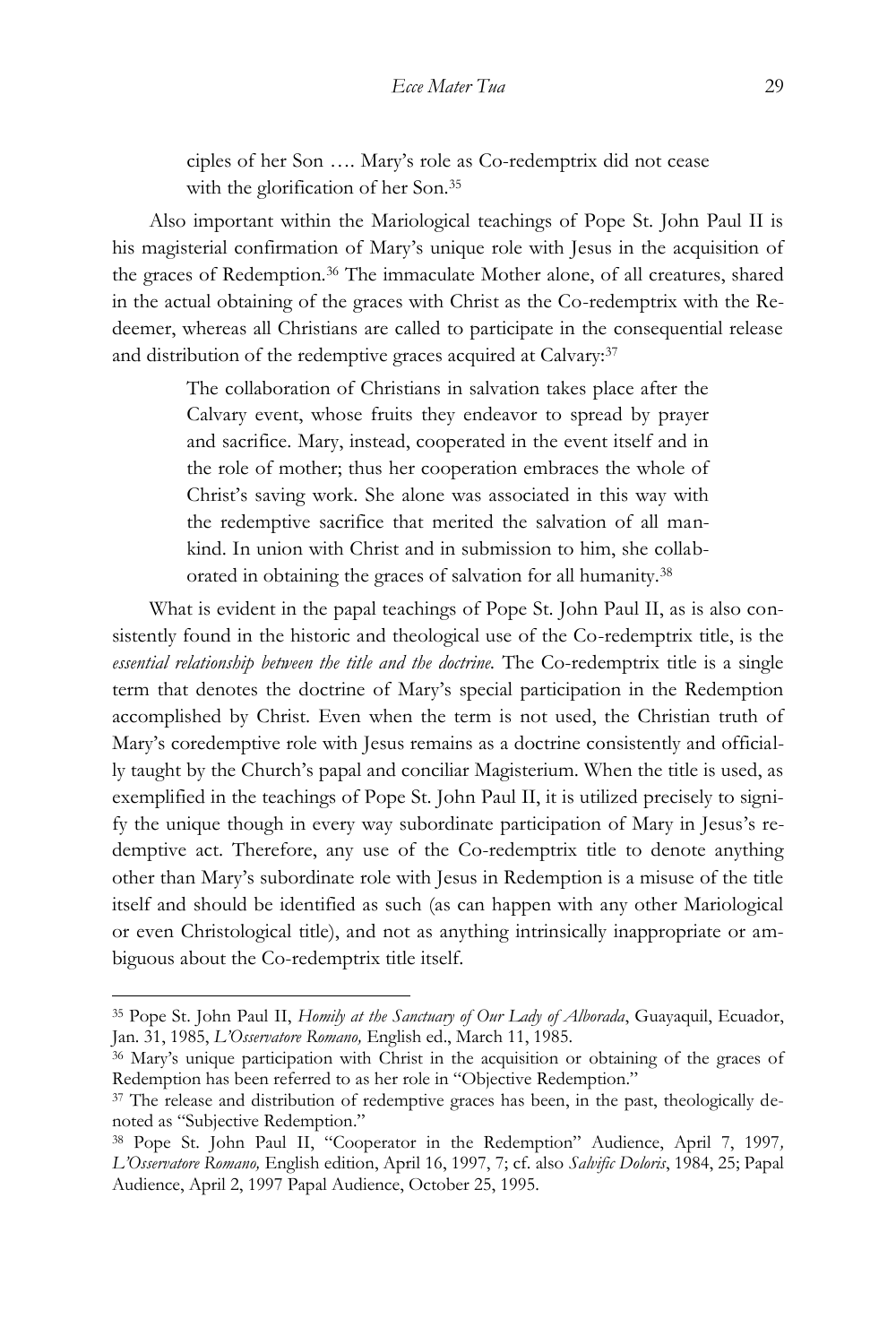During the pontificate of Pope St. John Paul II, an ecumenical gathering of 15 Catholic theologians and 6 theologians from other Christian traditions took place in 1996 and is referred to as the "Częstochowa Commission." This commission (which sometimes has been referred to as a specially appointed papal commission that gave serious study to the proposition of a solemn definition of Marian coredemption) concluded that the three titles were "ambiguous" and hence more theological study was required before any papal definition of these roles should take place.<sup>39</sup> In point of fact, several members of the Częstochowa Commission have stated that this ecumenical gathering was neither specifically assembled to study this question, nor was there any serious study of the issue, but only one discussion lasting one half hour. Nevertheless, in response to their conclusion that the Coredemptrix title is too "ambiguous" for a potential definition, Mary Co-redemptrix is sufficiently clear and doctrinally sound to have been used by two Roman pontiffs,<sup>40</sup> several Vatican congregations,<sup>41</sup> theologians of the former Holy Office,<sup>42</sup> hundreds of cardinals, bishops, theologians, and clergy,<sup>43</sup> great numbers of saints,<sup>44</sup>

<sup>39</sup> *Declaration of the Theological Commission of the Congress of the Pontifical International Marian Academy*, *L'Osservatore Romano*, June 4, 1997.

<sup>40</sup> Cf. Pius XI, *Allocution to Pilgrims from Vicenza, Italy*, November 30, 1933, *L'Osservatore Romano*, Dec. 1, 1933, 1; Pius XI, *Allocution to Spanish Pilgrims, L'Osservatore Romano*, March 25, 1934, 1; Pius XI, *Radio Message for the Closing of the Holy Year at Lourdes, L'Osservatore Romano,* April 29-30, 1935, 1; Pope St. John Paul II, Pope St. John Paul II, *Allocution to the Sick, September 8, 1982, Insegnamenti di Giovanni Paolo II*, Vol 3, 1982, 404; General Audience, Nov. 4, 1984, *L'Osservatore Romano*, English ed., Nov. 12, 1984, 1; *Homily at the Sanctuary of Our Lady of Alborada*, Guayaquil, Ecuador, Jan. 31, 1985, *L'Osservatore Romano,* English ed., March 11, 1985; World Youth Day Allocution, May 31, 1985, *L'Osservatore Romano*, English ed., April 9, 1985, 12; Allocution to the Volunteers for the Sick at Lourdes, March 24, 1990, *Insegnamenti*, XIII/1, 1990, 743:1; *Allocution on Sixth Centenary Canonization of St. Brigid of Sweden,* October 6, 1991, *L'Osservatore Romano*, English ed., October 14, 1991, 4.

<sup>41</sup> Congregation of Rites, May 13, 1908, *ASS* 1, 1908, 409; in which the Congregation itself uses the Co-redemptrix title in granting the feast of the Seven Sorrows of Mary to be raised to the rank of double rite; as does the Holy Office, Congregation of the Holy Office,; AAS 5, 1913, 364; Congregation of the Holy Office, January 22, 1914, AAS 6, 1914, 108.

<sup>42</sup> Cf. First Schema of the Marian Document at the Second Vatican Council as drafted by theologians of the Holy Office and inclusive of a significant history and defense of the Coredemptrix title, "*De Maria Vergine Matre Dei et Matre Hominum*," Section 3, note 16, *Acta Synodalia Oecumenici Vaticani Secundi, Typis Polgottis Vaticanis*, 1971, vol. 1, pt. 4.

<sup>43</sup> Cf. for example, J.B. Carol, *De corredemptione*, Rome, 1950, 198-221; G. Roschini, *Maria Santissima Nella Storia Della Salvezza,* Vol. II, 1969, 172-189; D. Bertetto, *Maria corredentrice, la cooperazione prossima e inmediata di Maria alla redenzione cristana*, Alba 1951;J. Bover, *María mediadora universal. Soteriología mariana*, Madrid, 1946; J. Galot, *Maria, la donna nella opera della salvezza*, Roma 2005; J. Idigoris, *La maternidad espiritual de María*, Bogotá, 1986; R. Javelet, *Marie la femme mediatrice*, Paris, 1984. J. Salgado, *La Maternité Spirituelle de la trés Sainte Vierge Marie*, Vaticano, 1990; M. Hauke, "La cooperazione attiva de Maria alla Redenzione, Prospettiva storica (patristica, medieval, moderna, contemporanea)" Maria, *Unica Cooperatrice Alla Reden-*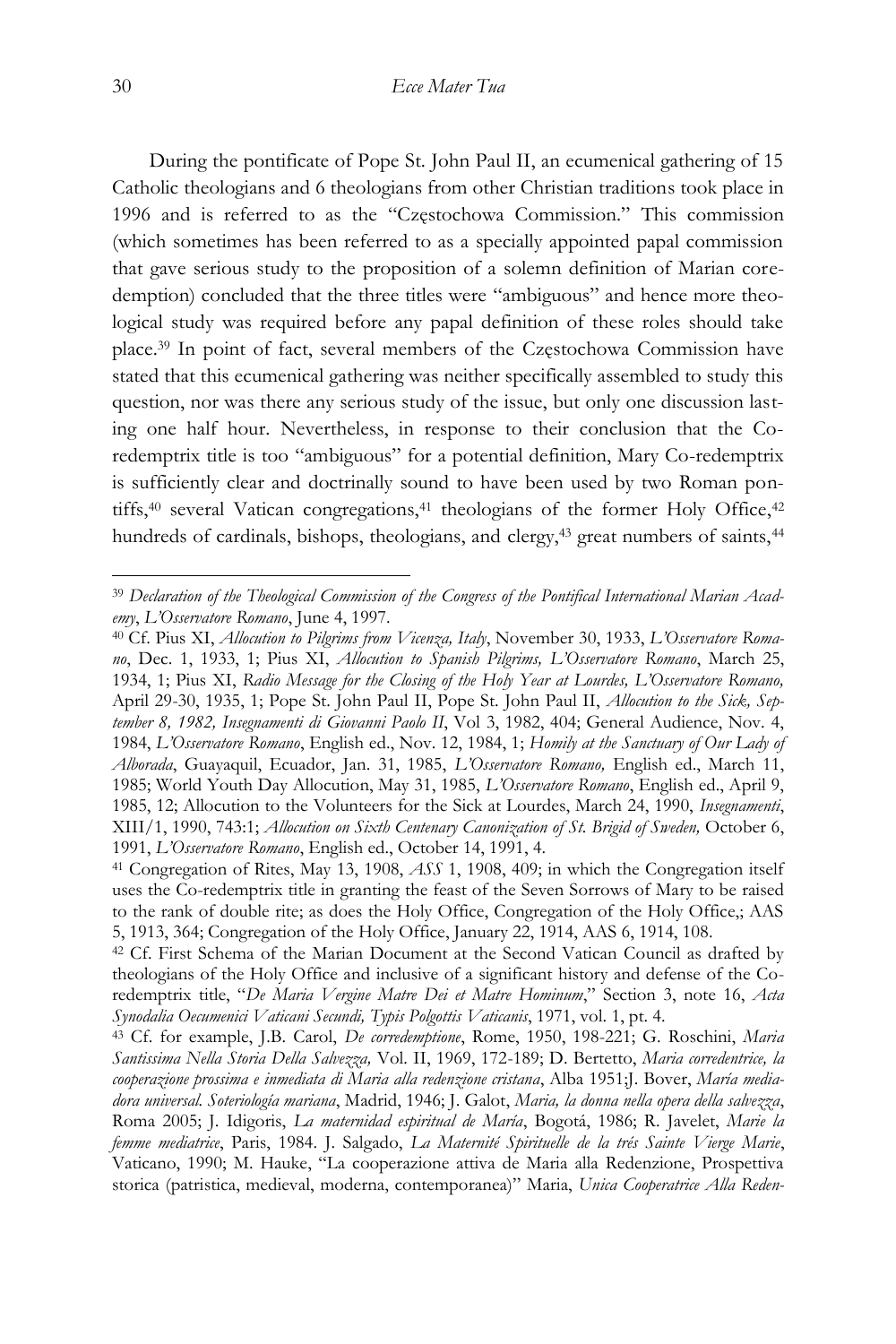blesseds, $45$  mystics, $46$  religious congregations and associations, $47$  as well as accepted by millions of lay faithful<sup>48</sup> for over seven centuries. As to the commission's call for greater study of the title and its definability, this suggestion seems most appropriate if executed seriously and objectively.

10. In sum, the Marian title "Co-redemptrix" signifies in a single term the traditional and magisterial doctrine of Mary's unique participation with and under Jesus in the work of Redemption. The Co-redemptrix title in no way denotes any form of equal, parallel, rival or competitive role of Mary with Jesus, as such would constitute both heresy and blasphemy.<sup>49</sup> The philosophical and theological meaning of "participation" includes the understanding of an inferior being "taking part in" (*partem capere*) the perfections or qualities of a superior being.<sup>50</sup> Thus, Mary's participation in the Redemption of Christ in no way diminishes his perfect divine Redemption, but rather in a human feminine and maternal expression, partakes in its divine power and efficacy.<sup>51</sup>

It is therefore most appropriate in the proper analogous use of the same root word, "redemption," to indicate Mary's participation in the mission of the Redeemer with the term, Co-redemptrix." This same is true when applied to humanity to

*zione*:*Atti del Simposio sui Mistero della Corredenzione Mariana*, Fatima, Portogallo, 2005, Academy of the Immaculate; , J. Kosiar, *Could Holy Mary Be Called Co-redemptrix?* Lambert Academic Publishing, Saarbrücken 2015.

<sup>44</sup> Cf. for example, S. Miotto, "La voce dei Santi e la 'Corredentrice,' *Maria Corredentrice*, Frigento,Italy, 2000, Vol. III, 189-223; S. Manelli, "Marian Coredemption in the Hagiography of the 20th Century," *Mary at the Foot of the Cross: Acts of the International Symposium on Marian Coredemption*, Ratcliffe College, England, 2002, 175-236; Miravalle, "Contemporary Saints and Mary Co-redemptrix," *With Jesus: The Story of Mary Co-redemptrix,* Ch. XIV, 213-229. <sup>45</sup> *Ibid*.

<sup>46</sup> Cf. for example: M. Perillo, F.I. and M. Somerton, F.I., "The Marian Coredemption Through Two Millenia," *Mary at the Foot of the Cross*, Ratcliffe College, England, 2002, Academy of the Immaculate, 79-112; M. Miravalle, J.B. Carol, *De Corredemptione, Romae*, 1950; "My Son and I Redeemed the World," *With Jesus: The Story of Mary Co-redemptrix*, Ch. IX, 93-97.

<sup>47</sup> Cf. for example, *Congregation of Mother Co-redemptrix* (Vietnam); *Figlie de SS. Maria Corredentrice* (Italy).

<sup>48</sup> Over 7 million petitions for the solemn papal definition of the doctrine of Mary's Spiritual Motherhood, inclusive of its three essential aspects of Co-redemptrix, Mediatrix of all graces and Advocate, have been submitted to the Congregation for the Doctrine of Faith by in the international Catholic lay movement, *Vox Populi Mariae Mediatrici,* from 1993 to 2000, cf. www.fifthmariandogma.com.

<sup>49</sup> Cf. Pope St. John Paul, *October 1, 1997 Wednesday Audience*, *L'Osservatore Roamno*, English Ed., 3.

<sup>50</sup> Cf. St. Thomas Aquinas, *Summa Theologiae*, I, aa. 44-45; I-II, 91, a. 2.

<sup>51</sup> Cf. Second Vatican Council, *Lumen Gentium*, 60.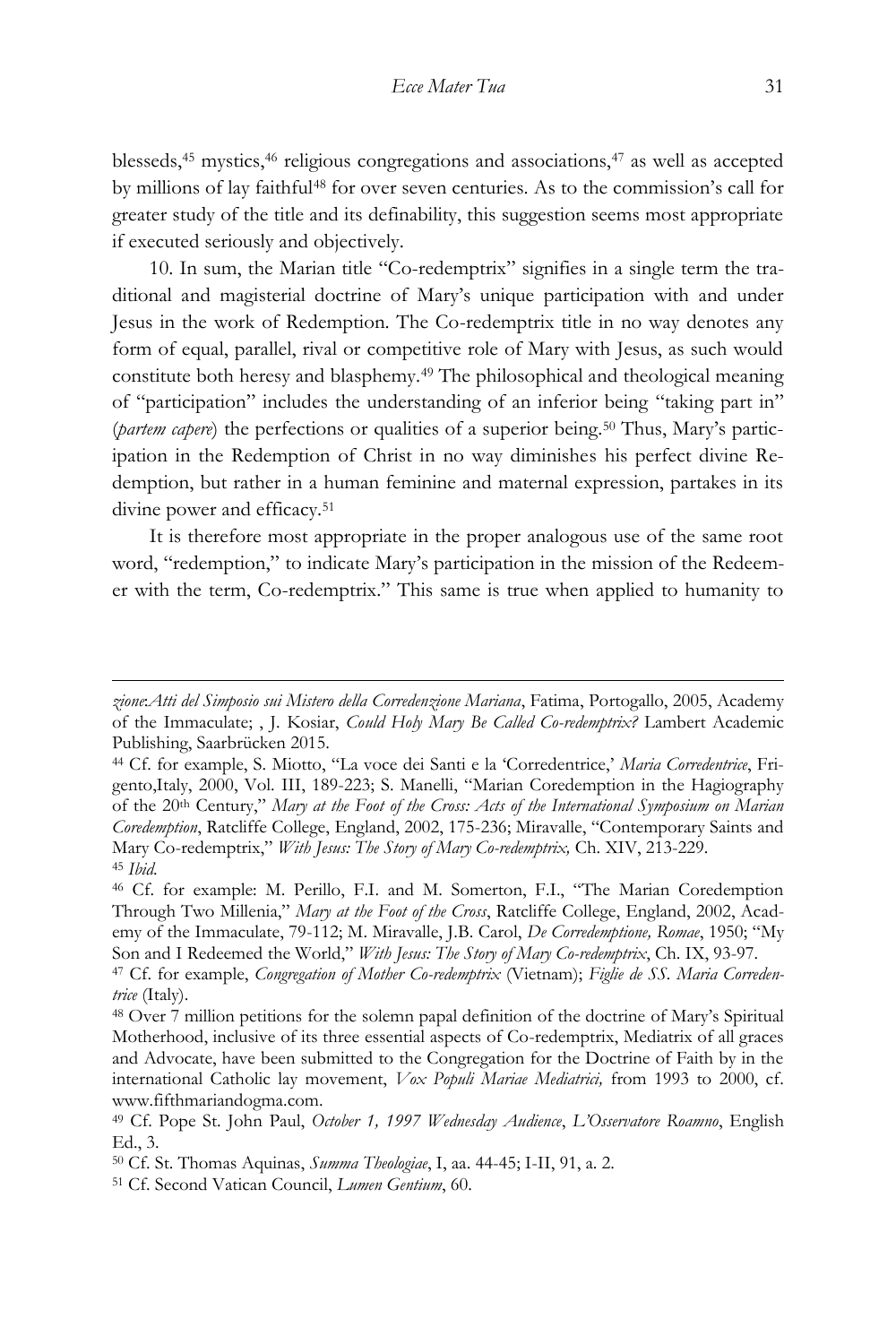be "co-redeemers in Christ," as has been used by the Roman pontiffs.<sup>52</sup> The use of the same root term of Redemption positively expresses the unity and intimacy of cooperation that God has willed for his human creatures, whom he calls to share in the mission of Redemption as "co-heirs,"<sup>53</sup> "co-creators,"<sup>54</sup> "co-sanctifiers,"<sup>55</sup> and co-workers." <sup>56</sup> As St. Augustine rightly confirms, "God created us without us, but he did not will to save us without us." <sup>57</sup> Not only is the Co-redemptrix term theologically acceptable in articulating the intimacy and complementarity between the divine Redeemer and his immaculate human mother, but the title is actually necessary to properly denote and signify in a single term the providentially designed unity between Jesus and Mary, God-man and human woman, New Adam and New Eve, Redeemer and Co-redemptrix, in the historic work of Redemption.

Mary's role as Co-redemptrix has no meaning outside of the Redemption accomplished by Christ. It is a term, which, by its very nature, returns our focus to the Cross of Christ, and hence is intrinsically Christological in meaning and orientation. Mary Co-redemptrix proclaims to the world that human suffering is redemptive when joined with the suffering of Jesus Christ. The Co-redemptrix term for Mary necessarily leads the world back to the Cross of Christ and the necessity of the Redeemer for the salvation of humanity. Present theology must therefore avoid a rigid or overly restrictive use of the term, "redemption" which would, in a break from Tradition, prohibit any analogous participation by the Mother of Jesus or the rest of humanity in the redemptive work of Jesus, and thus run contrary to the clear scriptural call of St. Paul for all Christians to "make up what is lacking in the sufferings of Christ for the sake of his body, which is the Church (Col 1:24)."

11. Mindful of the critically important ecumenical mandate of the Church, recent theological testimonies and defenses for the legitimacy of the Co-redemptrix title from other Christian traditions also confirm the ecumenical capacity for the proper understanding of Mary as the Co-redemptrix with Christ the Redeemer.<sup>58</sup>

<sup>52</sup> Cf. Pope St. John Paul II, *Allocution to the Sick at the Hospital of the Brothers of St. John of God, April 5, 1981, L'Osservatore Romano*, English ed., April 13, 1981, 6; *Address to the Sick following General Audience*, January 13, 1982, Inseg. V/1, 1982, 91; *Address to the Bishops of Uruguay, May 8, 1988, L'Osservatore Romano*, English ed., May 30, 1988, 4.

<sup>53</sup> *Eucharistic Prayer II, Liturgy of the Novus Ordo*.

<sup>54</sup> Cf. Pope St. John Paul II, *Evangelium Vitae*, 43.

<sup>55</sup> For example, the Bishop's distribution of the Sacrament of Confirmation and the priest or deacon's distribution of the sacrament of Christian Baptism are all true participations in the sanctifying work of the Holy Spirit.

<sup>56</sup> 1 Cor 3:9.

<sup>57</sup> St. Augustine, *Sermo* 169, 11, 13; *PL* 38, 923.

<sup>58</sup> For positive discussion of the Co-redemptrix title and/or the proposition of a solemn definition of the Co-redemptrix doctrine, cf. for example, Anglican author, Dr. Judith Gentle, "Ecumenism Is the Issue: On Declaring the Dogma of Our Lady as Co-redemptrix,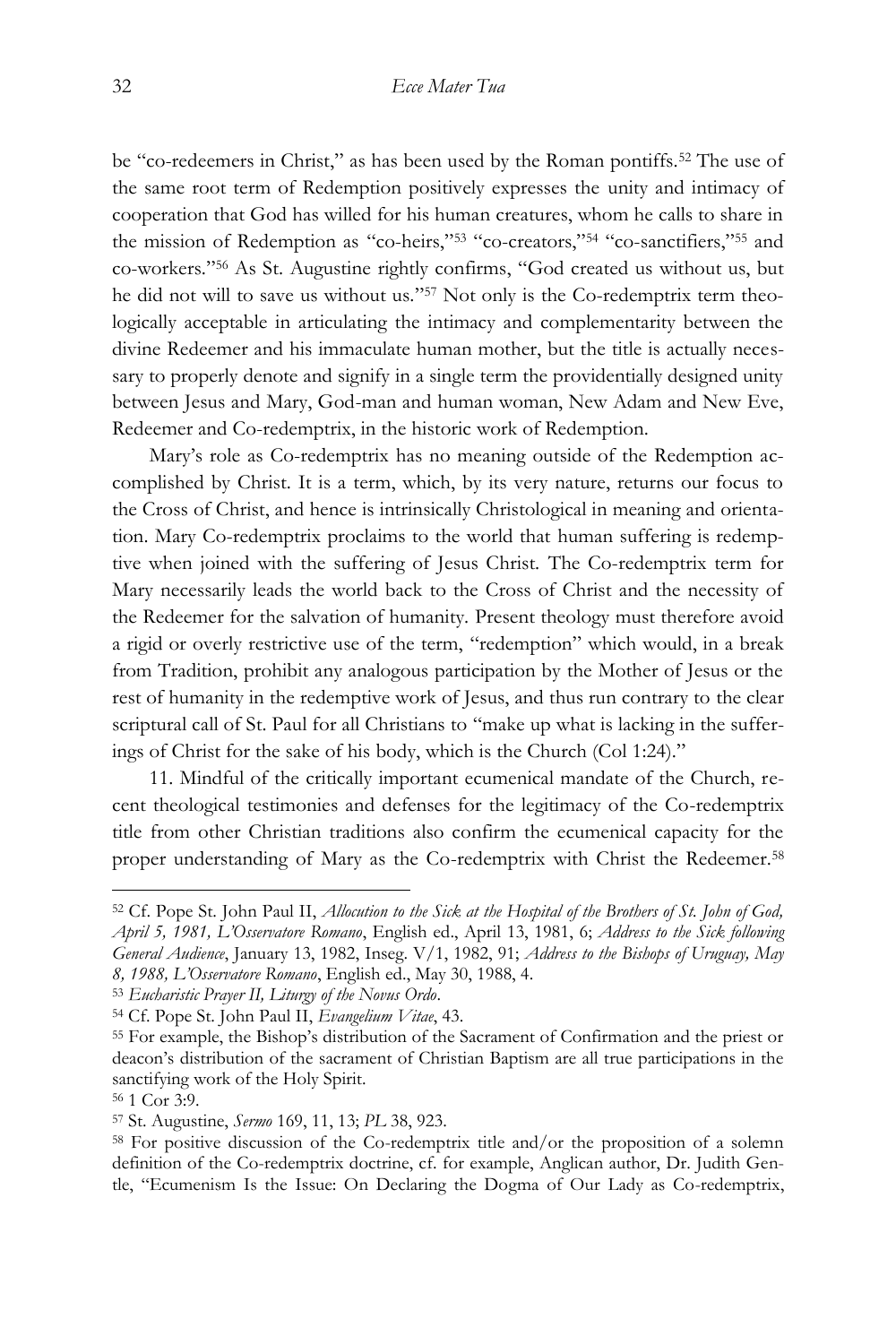With prayer as its soul and dialogue as its body,<sup>59</sup> the ecumenical mission for Christian unity must also include an accurate, honest, and transparent dialogue about the Church's perennial teaching on Marian Coredemption. Certainly, further magisterial teachings on Mary's true role as Co-redemptrix would be articulated in such a way as to distinguish clearly what is foundational and unique in the Redemption accomplished by Jesus Christ, and what is participatory in the role of Mary, and thus constitute, apart from initial appearances, an authentic contribution to true Christian ecumenical dialogue as delineated by the Church.<sup>60</sup> Mothers, by nature, unite, and the whole truth about Mary should not be seen as an obstacle to Christian unity, but rather as a maternal means of truth and intercession which will powerfully aid the accomplishment of the desire of Jesus for his disciples that " all may be one"(Jn 17:21).<sup>61</sup>

12. Not only did Mary actively cooperate with the historic acquisition of the graces of Redemption merited by the Lord Jesus,<sup>62</sup> she also participates in the distribution of redemptive graces to the human family as the Mediatrix of all graces. Three centuries of papal Magisterium articulate and confirm that each and every grace of Redemption merited by the Redeemer at Calvary comes to us through the intercession of Mary.<sup>63</sup> For reason of Mary's unique and singular cooperation in restoring supernatural life to souls,<sup>64</sup> as the Council teaches, Mary is a "mother to us in the order of grace" who "intercedes for the gifts of eternal life"<sup>65</sup> and is rightly invoked in the Church under the title of "Mediatrix." <sup>66</sup> The postconciliar papal Magisterium continues to teach this doctrine, as Pope St. John Paul II invoked the

Mediatrix of all Graces and Advocate Forthwith!," *Vatican City Day of Dialogue on the Fifth Marian Dogma*, March 25, 2010, www.motherofallpeoples.com; Anglican Dr. John Macquarrie,; J. Macquarrie, "Mary Coredemptrix and Disputes Over Justification and Grace, An Anglican View,"*Mary Co-redemptrix, Mediatrix, Advocate Theological Foundations II: Papal, Pnematological, Ecumenical*, 245-258; in context of Co-redemptrix relative to the Incarnation, Evangelical Theologian, Tim Perry, *Mary For Evangelicals: Toward An Understanding of the Mother of Our Lord, Inter Varsity Press, 2006.*

<sup>59</sup> Cf. Pope St. John Paul II, *Ut Unum Sint*, nn. 21, 28.

<sup>60</sup> Cf. Pope St. John Paul II, *Ut Unum Sint*, 1995, nn. 36, 18.

<sup>61</sup> Cf. Pope St. John Paul II, *Ut Unum Sint*, 79.

<sup>62</sup> Pope St. John Paul II, "Cooperator in the Redemption," General Audience, April 9, 1997, *L'Osservatore Romano*, English ed., April 1997, 7.

<sup>63</sup> For survey of popes from Benedict XIV to Benedict XVI, see A. Apollonio, "Mary Mediatrix of All Graces," *Mariology For Priests, Deacons, Seminarians, and Consecrated Persons*, Seat of Wisdom, 2007, 444-461.

<sup>64</sup> Second Vatican Council , *Lumen Gentium*, 61

<sup>65</sup> Second Vatican Council, *Lumen Gentium*, 62.

<sup>66</sup> Second Vatican Council, *Lumen Gentium*, 62.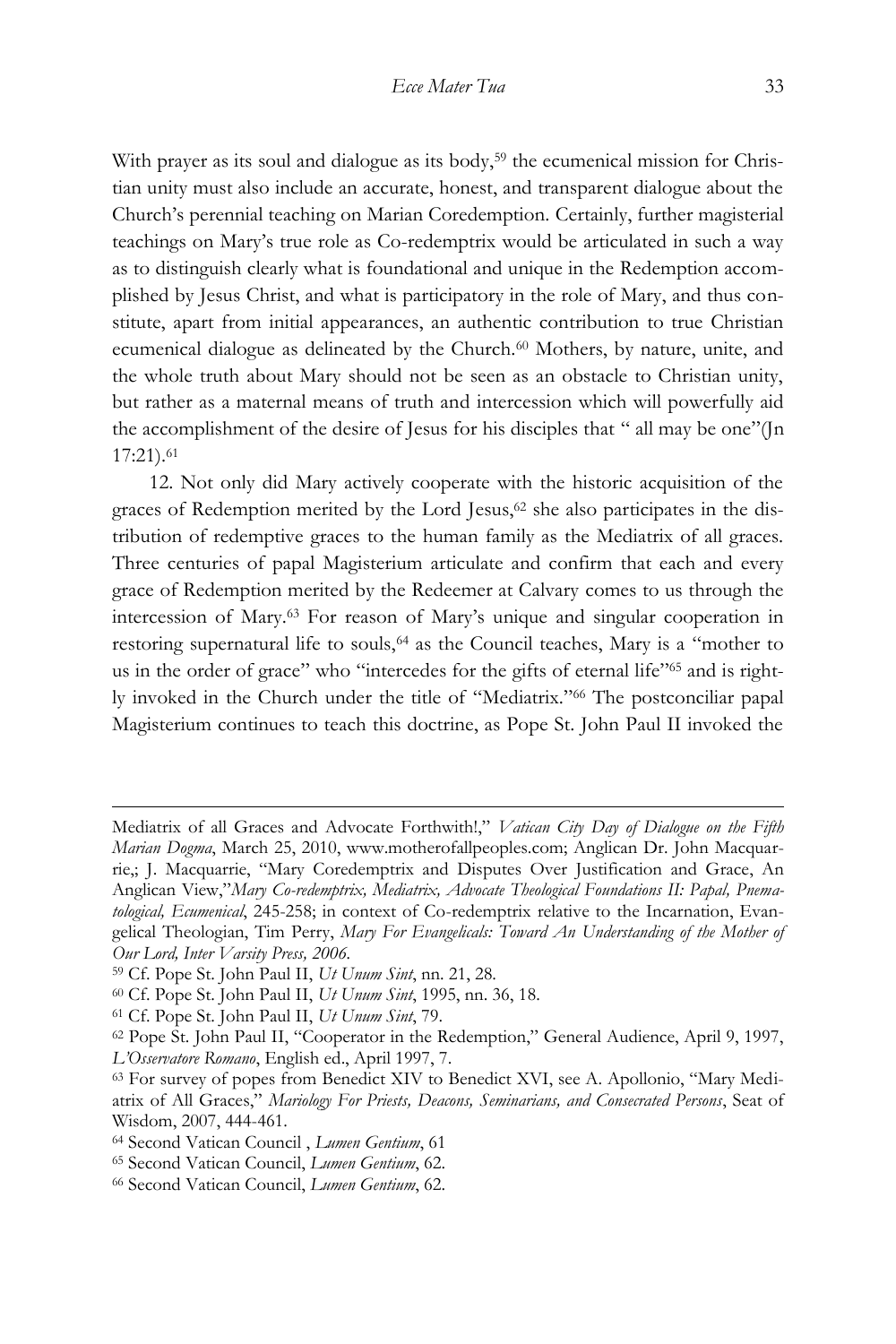Immaculate Virgin as "Mediatrix of all graces" on eight occasions,<sup>67</sup> and Pope Benedict XVI also referred to Mary as the *Mediatrix omnium gratiarum*. 68

Mary also continues her mission of maternal coredemption with Jesus through her ongoing intercession for the human family as Advocate.<sup>69</sup> In putting into maternal action her most ancient title,<sup>70</sup> Our Lady's intercession of protection, grace and peace for the Church and for all humanity, especially at times of historic trial and persecution, is yet one more manifestation of her motherly mediation in directing humanity to the salvation and peace that comes only from Jesus Christ.<sup>71</sup>

Why, then, if the role of Mary as Co-redemptrix (as well as her subsequent roles as Mediatrix and Advocate) is a doctrinal truth, need it be proclaimed? Surely, heaven is aware of its universal Marian significance and efficacy, but it always pleases the Lord when the truth about his Mother is freely and joyfully accepted by humanity, testified to by humanity, *proclaimed by humanity*. "For this I have been born and have come into the world, to testify to the truth" (Jn 18:37), and when the People of God testify to the truth of Mary as Co-redemptrix, this brings both great grace to humanity and great joy to the Heart of the Redeemer.

13. The year 2017 commemorates the centenary of the historic apparitions of Our Lady of the Rosary at Fatima, which is, in itself, a powerful manifestation of *Our Lady's Coredemption in action*. At the heart of the Fatima message is a Marian call for coredemption by all the Christian faithful in offering prayer, penance, and sacrifice in reparation to God and for the conversion of sinners and the salvation of

<sup>67</sup> Pope St. John Paul usages of "Mediatrix of all graces": December 1, 1978 *Address to Provincial Superiors and Directors of the Italian Institutes of the Congregation of St. Joseph,* n. 3, *Inseg* I, 1978, 250; August 30, 1980 *Address to Young People at the Marian Shrine of Mount Roio*, n. 3,*Inseg*. III/2, 1980, 495; *L'Osservatore Romano* English ed., 648:3; January 17, 1988 *Angelus Address*, n. 2, Inseg., XI/1, 1988, 119; *L'Osservatore Romano* English ed., 1023:5; April 10, 1988, *Homily at Mary, Mother of the Redeemer Parish*, n. 7, *Inseg.* XI/1, 1988, 863; *L'Osservatore Romano*, English ed., 1036:11; July 2, 1990, *Shrine at Our Lady of Graces in Benevento*, n. 1, Inseg. XIII/2, 1990, 17; *L'Osservatore Romano*, English ed., 1148:2; June 28, 1996 *Address to Mercedarian Sisters of Charity*, n. 4, Inseg. XIX/1, 1996, 1638; *L'Osservatore Romano*, English ed., 1451:5.

<sup>68</sup> Pope Benedict XVI, Feb. 11, 2013, *Letter Designating Archbishop Zimonski as Papal Representative to 2013 World Day of the Sick*, Jan. 10, 2013, released Feb. 11, 2013, *Inseg. di Benedetto XVI*, IX, 51.

<sup>69</sup> Second Vatican Council, *Lumen Gentium*, 62.

<sup>70</sup> St. Irenaeus, *Adverses Haereses*, 5, 19, 1, SC 153, 248-251.

<sup>71</sup> For example, the early Church *Sub Tuum Praesidium* prayer to the Mother of God for her advocacy (third century); the 1571 Battle of Lepanto and Our Lady of Victory; the 1683 Battle of Vienna and the Holy Name of Mary; Prayer for Mary's Advocacy for Contemporary Church and World at conclusion of Pope St. John Paul II's , *Christifidelis Laici*, Dec. 30, 1988, 64; cf. Prayer of Pope Francis to Our Lady for Peace, *Day of Prayer and Fasting*, September 7, 2014.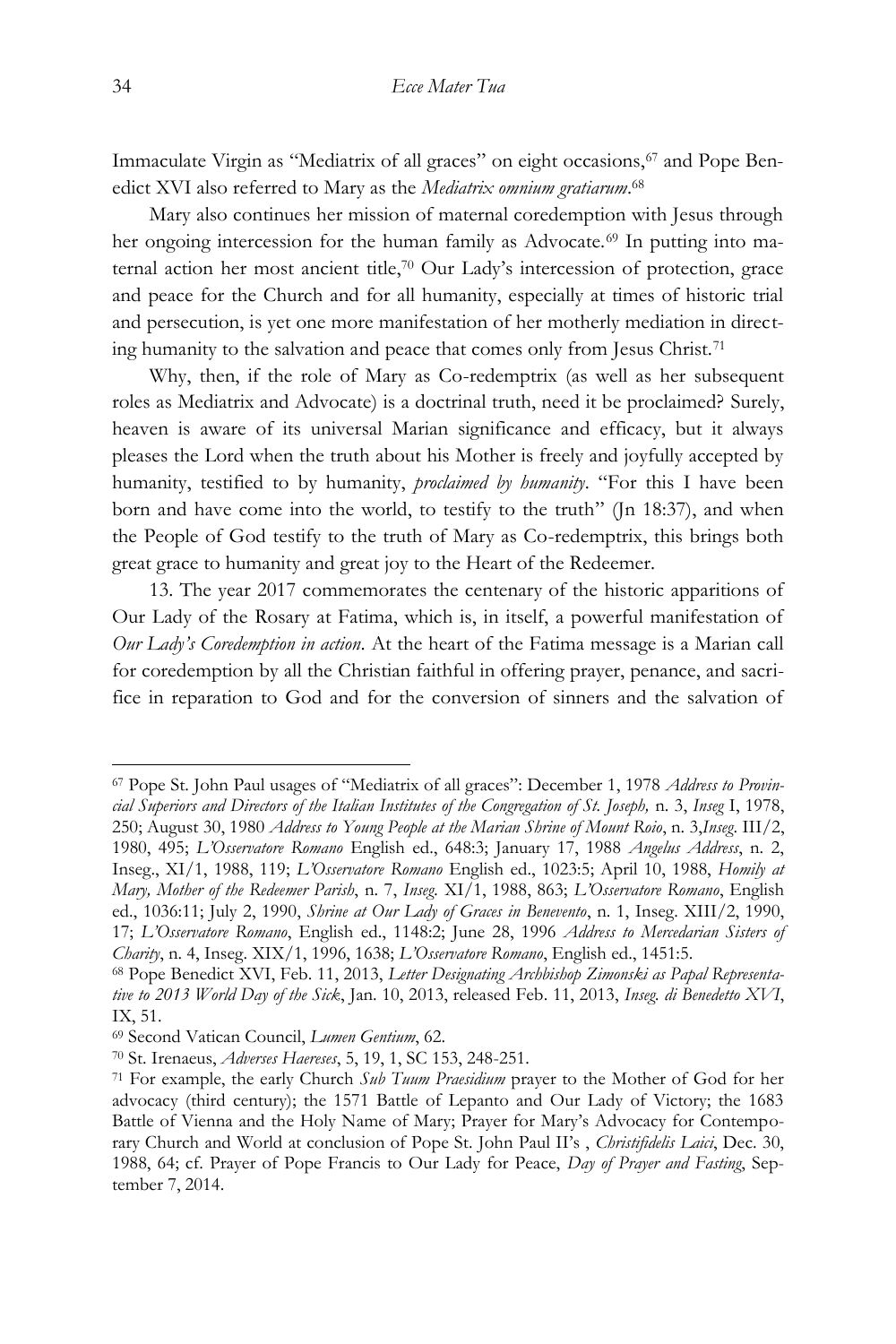souls, especially those in the greatest need of God's mercy.<sup>72</sup> On October 13, 1917, Our Lady appears as "Our Lady of Sorrows" which profoundly conveys her role as the Co-redemptrix.<sup>73</sup> At Fatima, Mary acts as both Mediatrix in bringing forth the opportunity for historic grace for humanity,<sup>74</sup> and as Advocate in seeking to protect the world from the ongoing threat of war, persecutions for the Church, sufferings for the Holy Father, and even the annihilation of nations if we do not cease offending God through rejection of God's law and his love.<sup>75</sup>

It, therefore, seems most timely that during this centenary celebration of Our Lady's Spiritual Maternity so powerfully witnessed at Fatima that we, as the People of God, in a special way acknowledge and honor the doctrine of Mary as Spiritual Mother of All Peoples in her motherly roles of mediation and intercession for the human family.

*Therefore, we, as members of the Theological Commission of the International Marian Association, and in full obedience and fidelity to our Holy Father, Pope Francis, humbly request that during this 2017 Fatima centenary, and in continuity with the papal precedents of Pope Pius XI and Pope St. John Paul II, Pope Francis would kindly grant public recognition and honor to the*  role of the Blessed Virgin Mary for her unique human cooperation with the one divine Redeemer *in the work of Redemption as* **"Co-redemptrix with Jesus the Redeemer."** *We believe that a public acknowledgement of Mary's true and continuous role with Jesus in the saving work of Redemption would justly celebrate the role of humanity in God's saving plan and lead to the release of historic graces through an even more powerful exercise of Our Lady's maternal roles of intercession for the Church and for all humanity today.* 

## **January 1, 2017, Solemnity of the Mother of God**

 $\overline{a}$ 

See: www.internationalmarian.com Contact information: secretary@internationalmarian.com

<sup>72</sup> Messages of Our Lady of the Rosary at Fatima, May 13, 1917, July 13, 1917; Messages of the Angel of Portugal, 1916, 1917, "Fourth Memoir," *Memoirs of Sr. Lucia*.

<sup>73</sup> October 13, 1917 Message of Our Lady of the Rosary at Fatima, "Fourth Memoir,"*Memoirs of Sr. Lucia*.

<sup>74</sup> "…Pray the Rosary every day in honor of Our Lady of the Rosary, in order to obtain peace for the world and the end of the war because only she can help you…,"July 13, 1917 Message of the Lady of the Rosary at Fatima, "Fourth Memoir," *Memoirs of Sr. Lucia*, 2000.

<sup>75</sup> Cf. July 13, 1917 message and Third part of the Secret of Fatima, released June 26, 2000 by Pope St, John Paul through the Congregation for the Doctrine of Faith; "*The Message of Fatima" Congregation for the Doctrine of Faith*, June 26, 2000.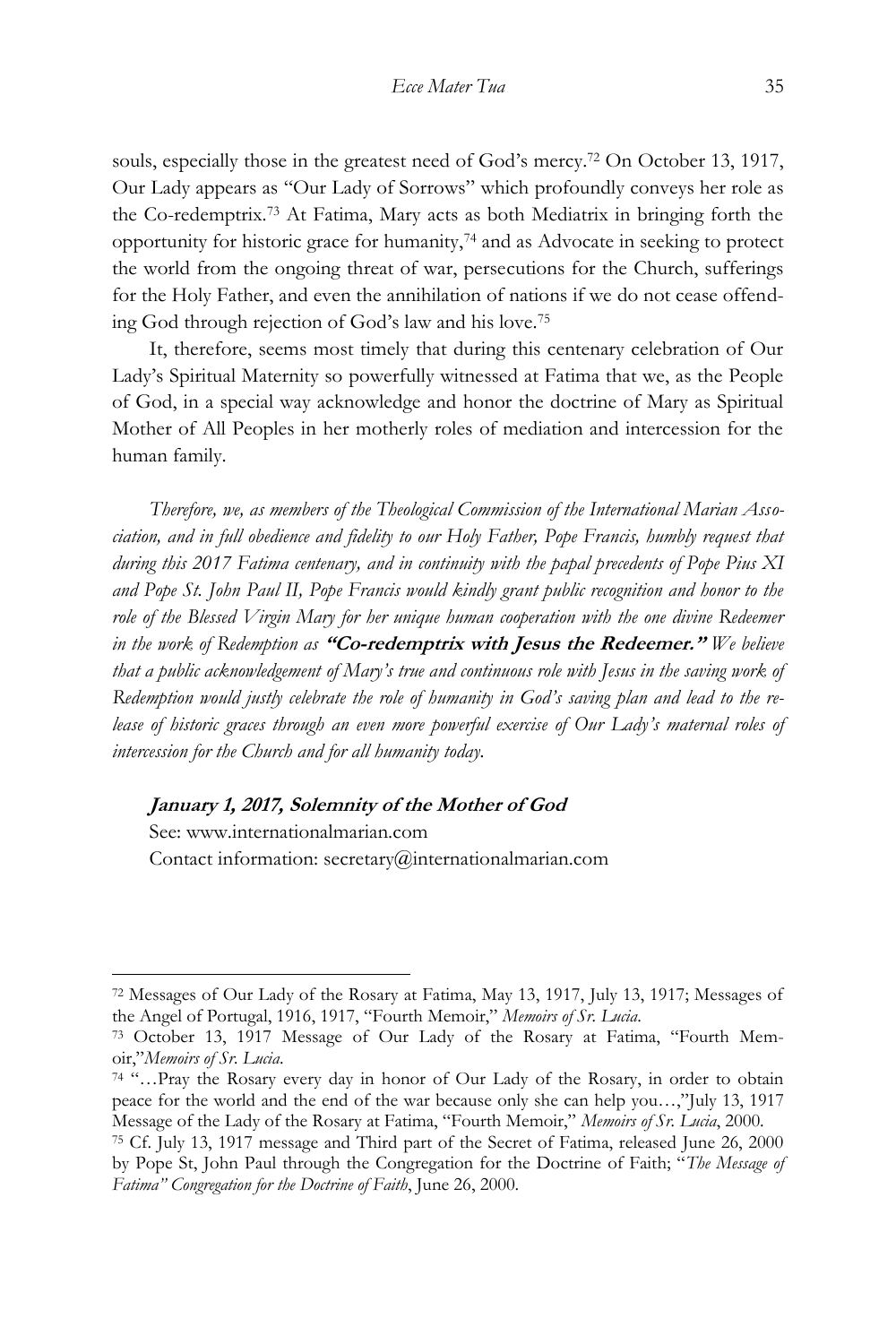## **Theological Commission of the International Marian Association**

His Eminence, Telesphore Cardinal Toppo Archdiocese of Ranchi, India

His Eminence, Cardinal Sandoval-Iñiguez Archdiocese of Guadalajara, Mexico

Archbishop Tarcisius Ziyaye Archdiocese of Lilongwe, Malawi

Bishop Joseph Bagobiri Bishop of Kafanchan, Nigeria

Bishop Ayo-Maria Atoyebi, O.P. Diocese of Ilorin, Nigeria

Bishop Sydney Charles Diocese of St. George, Granada

Fr. Andrew Apostoli, C.F.R. EWTN, New York

Msgr. Keith Barltrop London, England

Fr. Kevin Barrett Casper, Wyoming

Rev. B.C. Beemster Amsterdam, Netherlands

Msgr. Arthur Calkins, S.T.D. Vatican Ecclesia Dei, Emeritus

Mr. Kevin Clarke, Ph.D. (cand.) Ave Maria University, Florida

Fr. Dennis Cooney Ave Maria University, Florida Fr. Giles Dimock, O.P., S.T.D. Pontifical University of St. Thomas Aquinas (Angelicum), Emeritus

Dr. Robert Fastiggi, S.T.D. Sacred Heart Seminary, Michigan

Fr. Peter D. Fehlner, O.F.M. Conv. Ellicott City, Maryland

Dr. Jonahan Fleishmann, Ph.D. Marquette University, Wisconsin

Mr. Daniel Garland, Jr., Ph.D. (cand.) Institute for Catholic Culture

Fr. Angelo Geiger Rome, Italy

Fr. Bernard Geiger, O.F.M. Conv. Bloomingdale, Ohio

Dr. Scott Hahn, Ph.D. Franciscan University of Steubenville, Ohio

Fr. Jim Kelleher, S.T.D. Corpus Christi, Texas

Brother Daniel Klimek, T.O.R. Province of the Most Sacred Heart of Jesus

Msgr. Florian Kolfhaus, S.T.D. Vatican Secretariat of State

Fr. Jan Kosiar, S.T.D. Slovakia

Dr. Christopher Malloy, Ph.D. University of Dallas, Texas